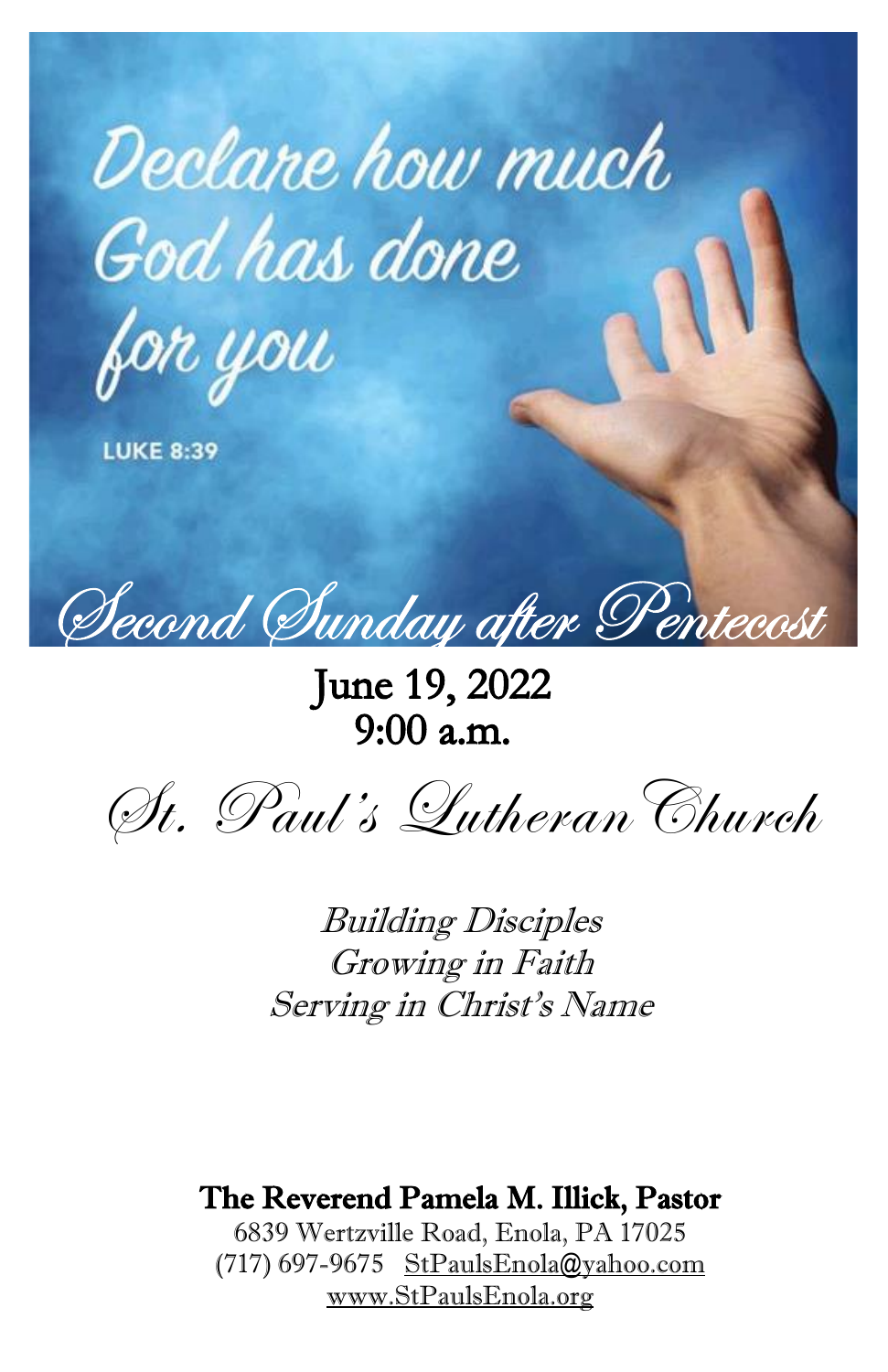

Welcome to all – especially visitors!!! **It is no accident that you are here today!** You are an answer to our prayer. We have been praying for you, and believe that God has brought you here because God wants to touch your life.

We welcome you in the name of the Risen Lord!

**Holy Communion:** All God's Children are welcome to come to God's Table! It is at the Table we receive Christ's body and blood through the bread and wine. This holy meal renews and nourishes our spirit. Come and eat. If you are unable to walk up to the altar to receive communion, please let an usher know and Pastor will bring communion to you. *The prefilled glasses are grape juice.*

> *Please remember to write any prayer requests for today in the prayer book in the Narthex.*

$$
\mathbf{f} \mathbf{f} \mathbf{f}
$$

## **PRELUDE & QUIET MEDITATION**

"For Everyone Born" – Mann/Murray Debra Reeder, Vocalist

#### **GATHERING SONG ELW #651 "Oh, Praise the Gracious Power"**that tum - bles walls of Oh. praise the gra - cious pow'r fear  $\mathbf{1}$ Oh, that o - pens fist - ed minds  $\overline{2}$ praise per-sis - tent truth  $cir$  -  $\tilde{cling}$  ev - 'ry  $3<sup>1</sup>$ Oh, praise  $in$  -  $clu$  - sive love. en race, the word of as God's own, 4 Oh, praise faith that claims us Oh. praise the tide οf grace that laps at  $ev - Yv$ shore  $5 -$ Õ and gath-ers in one house of faith all strang-ers far and near: prej - u - dice that and eas - es from their anx - ious clutch the blinds:  $ob - liv - i -ous$ to gen-der, wealth, to so - cial rank or place: liv - ing tem - ple built on Christ, our rock and cor - ner stone: a with vi-sions of world at peace, no lon - ger bled by war: a Refrain We praise Christ! Your has made one! you, cross us

6 Oh, praise the pow'r, the truth, the love, the word, the tide. Yet more than these, oh, praise their source, praise Christ the crucified: Refrain

7 Oh, praise the living Christ with faith's bright songful voice! Announce the gospel to the world and with these words rejoice: Refrain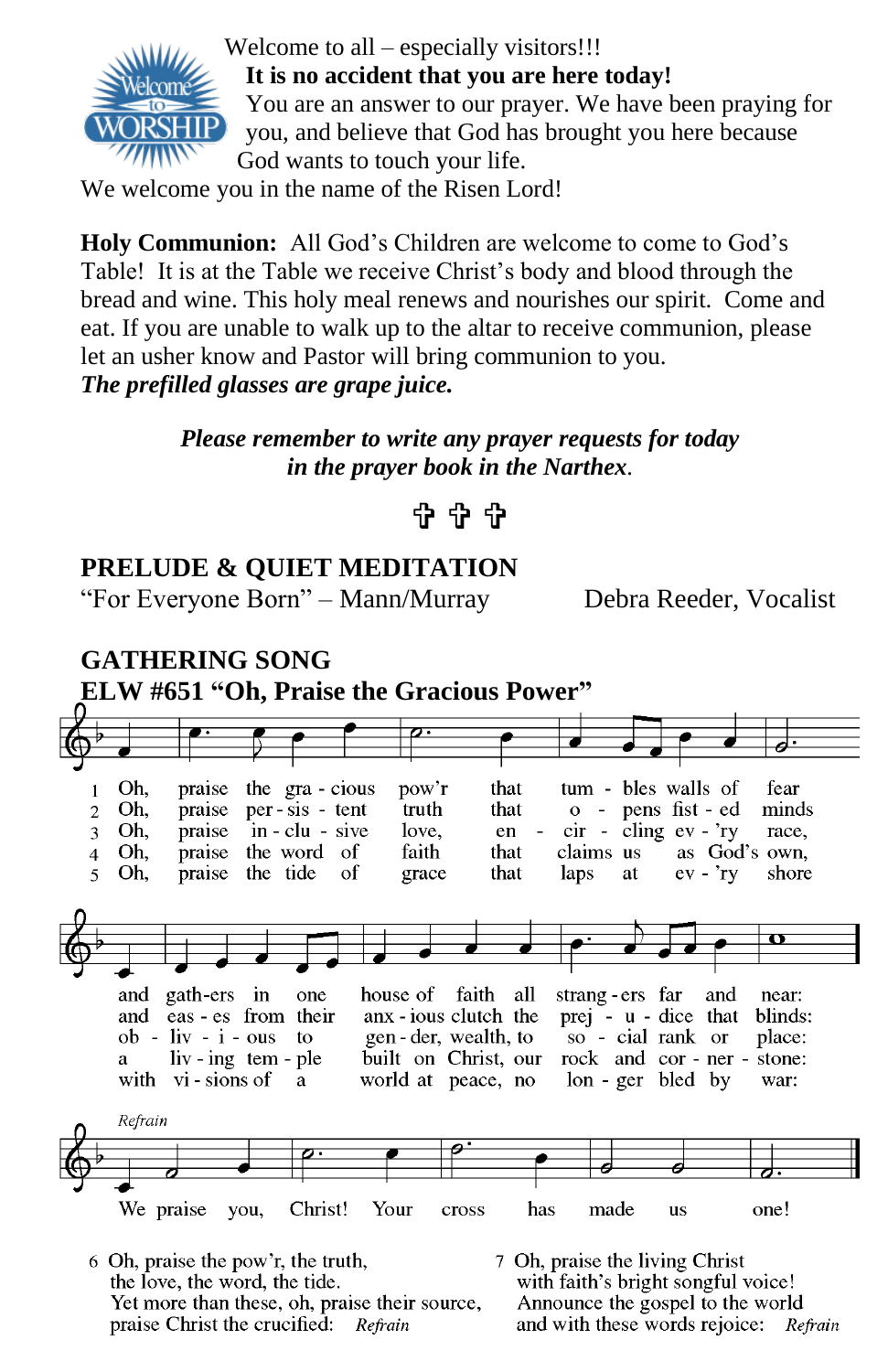### **FIRST READING: Isaiah 65:1-9**

<sup>1</sup>I was ready to be sought out by those who did not ask, to be found by those who did not seek me. I said, "Here I am, here I am," to a nation that did not call on my name. <sup>2</sup>I held out my hands all day long to a rebellious people, who walk in a way that is not good, following their own devices; <sup>3</sup>a people who provoke me to my face continually, sacrificing in gardens and offering incense on bricks; <sup>4</sup>who sit inside tombs. and spend the night in secret places; who eat swine's flesh, with broth of abominable things in their vessels; <sup>5</sup>who say, "Keep to yourself, do not come near me, for I am too holy for you." These are a smoke in my nostrils, a fire that burns all day long. <sup>6</sup>See, it is written before me: I will not keep silent, but I will repay; I will indeed repay into their laps  $7$ their iniquities and their ancestors' iniquities together, says the Lord; because they offered incense on the mountains and reviled me on the hills, I will measure into their laps full payment for their actions. <sup>8</sup>Thus says the Lord: As the wine is found in the cluster, and they say, "Do not destroy it, for there is a blessing in it," so I will do for my servants' sake, and not destroy them all. <sup>9</sup>I will bring forth descendants from Jacob, and from Judah inheritors of my mountains;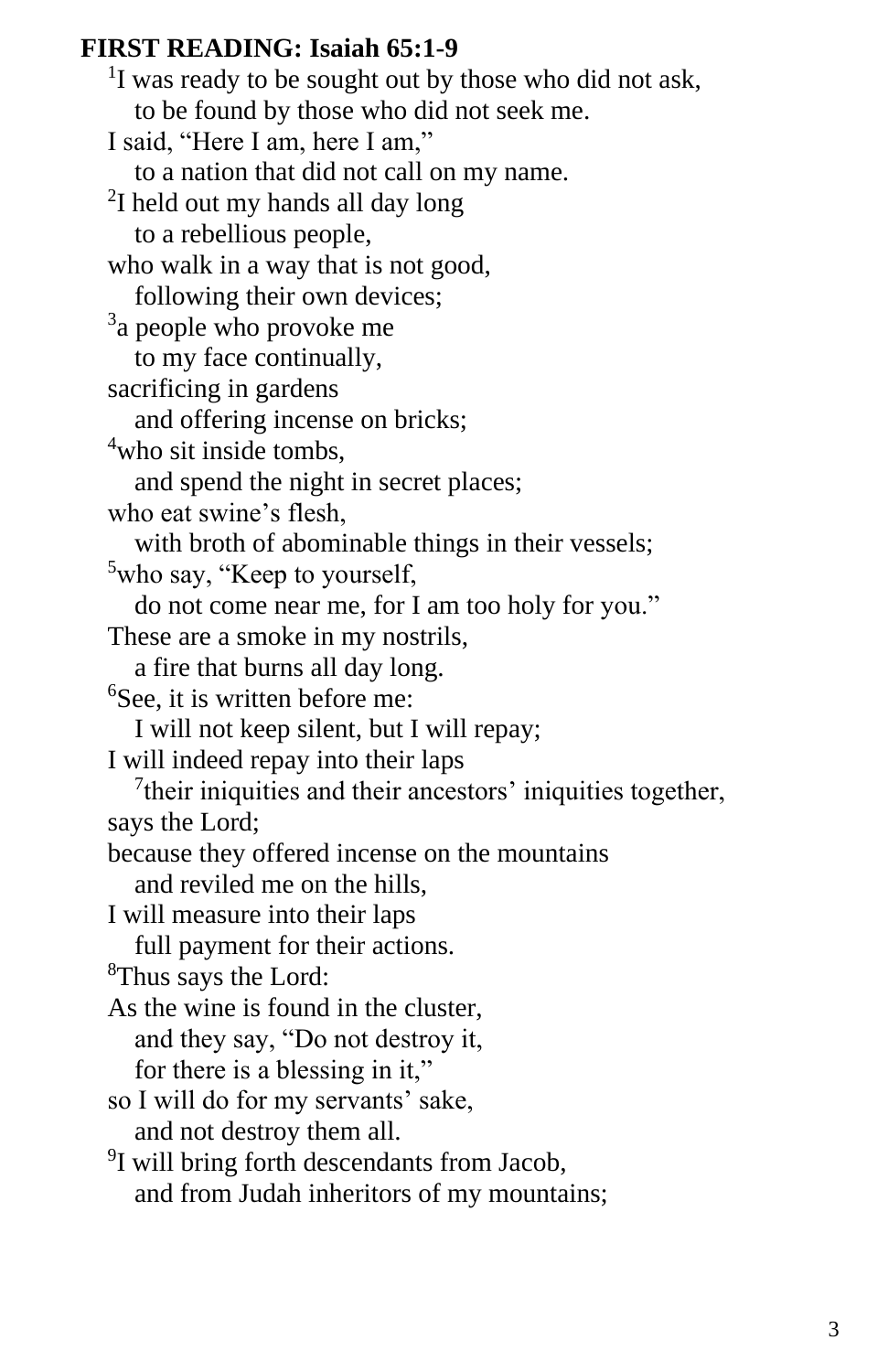my chosen shall inherit it,

and my servants shall settle there.

- L: The Word of the Lord.
- **C: Thanks be to God.**

**PSALM: Psalm 22:19-28** (read responsively)  $19$ But you, O Lord, be not far away; O my help, hasten to my aid. <sup>20</sup>**Deliver me from the sword, my life from the power of the dog.**  $21$ Save me from the lion's mouth! From the horns of wild bulls you have rescued me. <sup>22</sup>**I will declare your name to my people; in the midst of the assembly I will praise you.**  $23$ You who fear the Lord, give praise! All you of Jacob's line, give glory. Stand in awe of the Lord, all you offspring of Israel. <sup>24</sup>**For the Lord does not despise nor abhor the poor in their poverty; neither is the Lord's face hidden from them; but when they cry out, the Lord hears them.**  $^{25}$ From you comes my praise in the great assembly; I will perform my vows in the sight of those who fear the Lord. <sup>26</sup>**The poor shall eat and be satisfied, Let those who seek the Lord give praise! May your hearts live forever!**  $^{27}$ All the ends of the earth shall remember and turn to the Lord; all the families of nations shall bow before God. <sup>28</sup>**For dominion belongs to the Lord, who rules over the nations. SECOND READING: Galatians 3:23-29**

 $23$ Now before faith came, we were imprisoned and guarded under the law until faith would be revealed. <sup>24</sup>Therefore the law was our disciplinarian until Christ came, so that we might be justified by faith.  $25$ But now that faith has come, we are no longer subject to a disciplinarian, <sup>26</sup>for in Christ Jesus you are all children of God through faith.  $27\text{As}$  many of you as were baptized into Christ have clothed yourselves with Christ. <sup>28</sup>There is no longer Jew or Greek, there is no longer slave or free, there is no longer male and female; for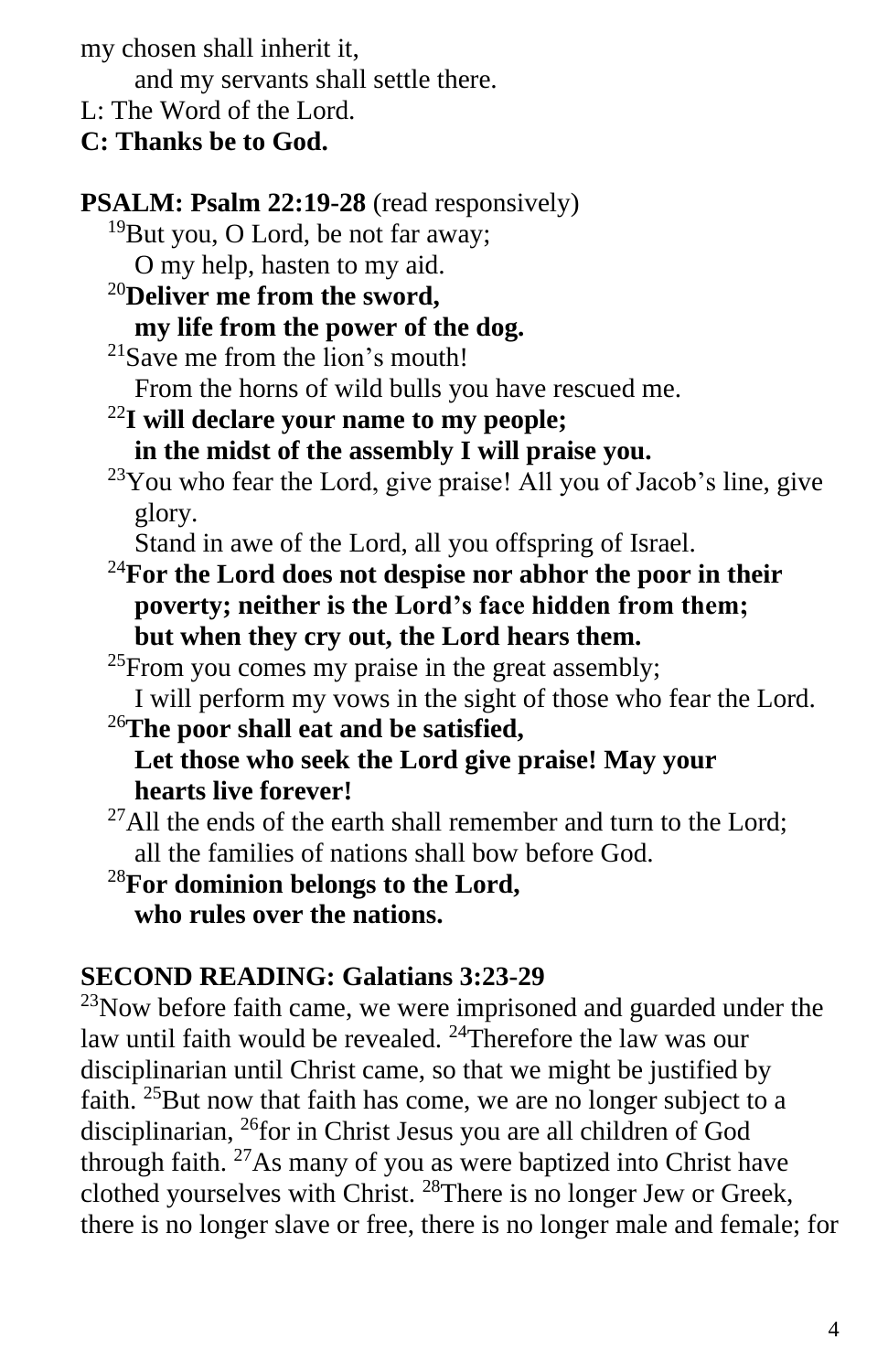all of you are one in Christ Jesus.  $^{29}$ And if you belong to Christ, then you are Abraham's offspring, heirs according to the promise. L: The Word of the Lord.

# **C: Thanks be to God.**

# **THE HOLY GOSPEL: Luke 8:26-39**

The Holy Gospel according to Luke.

# **C: Glory to you, O Lord.**

 $26$ Then [Jesus and his disciples] arrived at the country of the Gerasenes, which is opposite Galilee.  $^{27}$ As he stepped out on land, a man of the city who had demons met him. For a long time he had worn no clothes, and he did not live in a house but in the tombs. <sup>28</sup>When he saw Jesus, he fell down before him and shouted at the top of his voice, "What have you to do with me, Jesus, Son of the Most High God? I beg you, do not torment me" $-$ <sup>29</sup>for Jesus had commanded the unclean spirit to come out of the man. (For many times it had seized him; he was kept under guard and bound with chains and shackles, but he would break the bonds and be driven by the demon into the wilds.)  $30$  Jesus then asked him, "What is your name?" He said, "Legion"; for many demons had entered him. <sup>31</sup>They begged him not to order them to go back into the abyss.

 $32$ Now there on the hillside a large herd of swine was feeding; and the demons begged Jesus to let them enter these. So he gave them permission. <sup>33</sup>Then the demons came out of the man and entered the swine, and the herd rushed down the steep bank into the lake and was drowned.

<sup>34</sup>When the swineherds saw what had happened, they ran off and told it in the city and in the country. <sup>35</sup>Then people came out to see what had happened, and when they came to Jesus, they found the man from whom the demons had gone sitting at the feet of Jesus, clothed and in his right mind. And they were afraid. <sup>36</sup>Those who had seen it told them how the one who had been possessed by demons had been healed. <sup>37</sup>Then all the people of the surrounding country of the Gerasenes asked Jesus to leave them; for they were seized with great fear. So he got into the boat and returned. <sup>38</sup>The man from whom the demons had gone begged that he might be with him; but Jesus sent him away, saying,  $39$  Return to your home, and declare how much God has done for you." So he went away, proclaiming throughout the city how much Jesus had done for him.

P: The Gospel of our Lord

**C: Praise to you, O Christ.**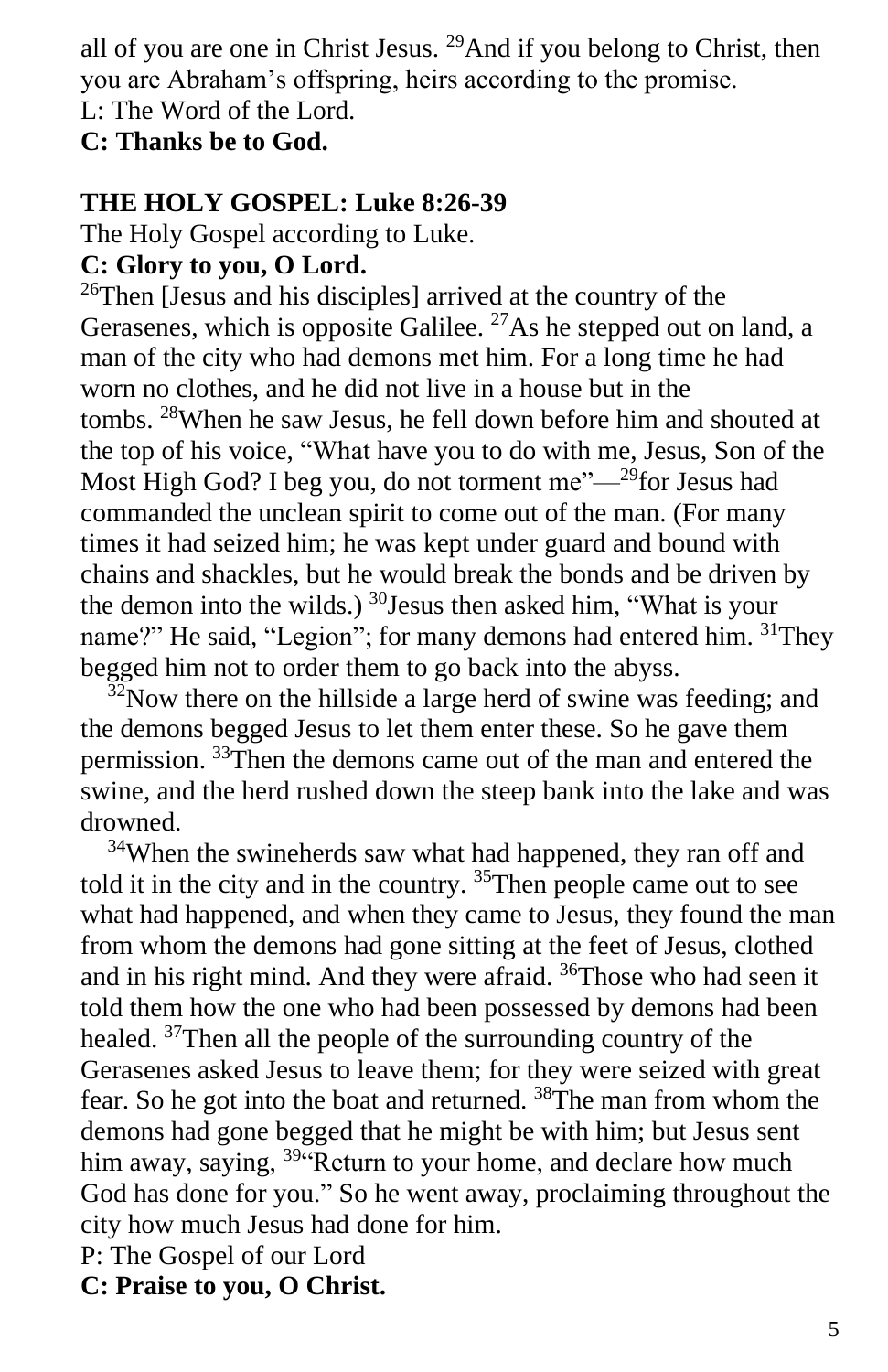### **YOUNG PEOPLE'S MESSAGE**

**SERMON Pastor Pamela M. Illick** 

**SPECIAL MUSIC "God of Our Fathers"** Mary Jane McMillan & Denise Casella, duet

#### **DISTRIBUTION OF COMMUNION**

"One Bread, One Body" – Foley

### **ANNOUNCEMENTS and COMMUNITY TIME**

#### **SENDING HYMN ELW #886 "Oh, for a Thousand Tongues to Sing"**



O fallen human race! Look and be saved through faith alone, be justified by grace!

be now and ever giv'n by saints below and saints above, the church in earth and heav'n.

**POSTLUDE** "Lift Every Voice and Sing" – Johnson

# *Please join us after worship to celebrate Dads 'n' Donuts!*

# ቱ ቁ

Large print and children's activity bulletins are available in the Narthex or from an usher.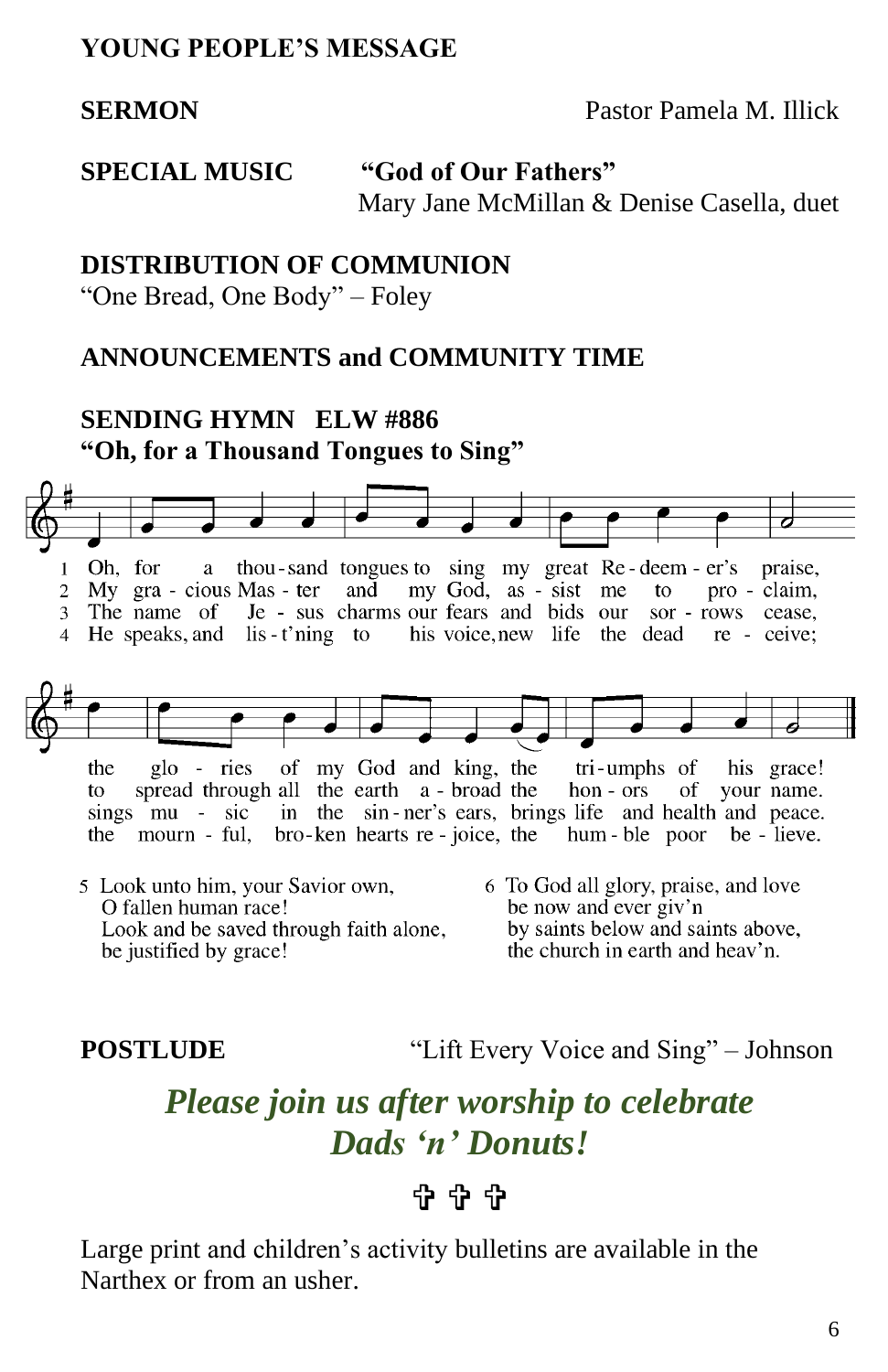**Immediate Prayer Requests** should be written in the prayer notebook in the Narthex prior to the service. These will be included in the prayers during worship.

**Altar Flowers and Bulletins** are dedicated to the glory of God in memory and honor of all father figures by the people of St. Paul's.

**ALTAR FLOWERS & BULLETINS** There are plenty of Sundays that need flower sponsors! Please sign up today by contacting the church office or sign up via the TimeToSignUp link in the *Epistle* or on the bulletin board in the upper Sunday school room. Send your payment to the church office or include it in the offering (note "flowers" in the memo line). Flowers are \$20 per arrangement and bulletins are \$15.

# **Upcoming**

**June 22** – Wine & Cheese Wednesday kick-off at 7:00 pm in the pavilion. Guest speaker is Bishop James Dunlop. **June 29** – Family Fun VBS Nite at 7:00 pm in the pavilion – fun for the whole family!

**LWR School Kits** – Yes, it's about that time again. Please start watching for the back-to-school sales for supplies to fill our school kit bags. A supply list is available through the Epistle and in church.

## **Thank you to those assisting with worship today:**

**Assisting Minister:** Denise Casella **Lector:** Wendy Cekovich **Altar setup:** Denise Casella **Cleanup:** Denise Casella **Counters**: Duane Jumper & Trudy Getz **Monthly Ushers:** Duane Jumper & Drew Kugler **Building Lock-up:** Duane Jumper **Musician:** Debra Reeder **Technology**: Nick Cekovich